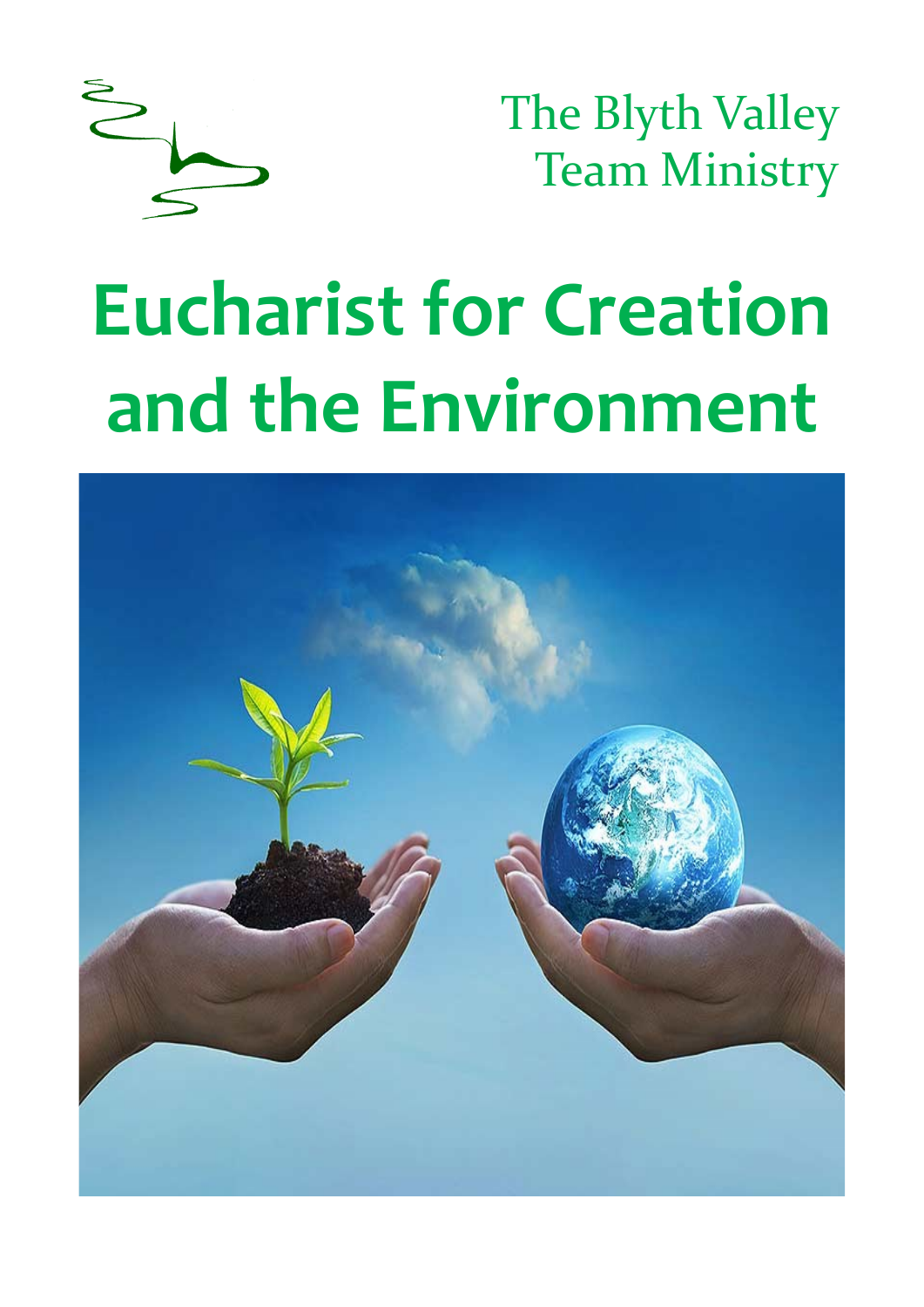# The Gathering

Opening Sentence

### Hymn

We gather in praise of the God who is Father, Son and Holy Spirit.  $\overline{A}$ ll: Amen.

This is the day that the Lord has made.  $A/I$ : Let us rejoice and be glad in it.

The Lord be with you  $A/I$ : and also with you.

Silence is kept.

# Prayers of Penitence

Lord, you give us this good earth, yet we take your generous gifts for granted. Lord, have mercy. Lord, have mercy.

Lord, you give us this good earth, but we squander its rich resources. Christ, have mercy. Christ, have mercy.

Lord, you give us this good earth, but we fail to share your bounty with all of your children. Lord, have mercy. Lord, have mercy.

Creator God, maker of heaven and earth, we acknowledge our failure to live responsibly as part of your creation. We have taken what we want,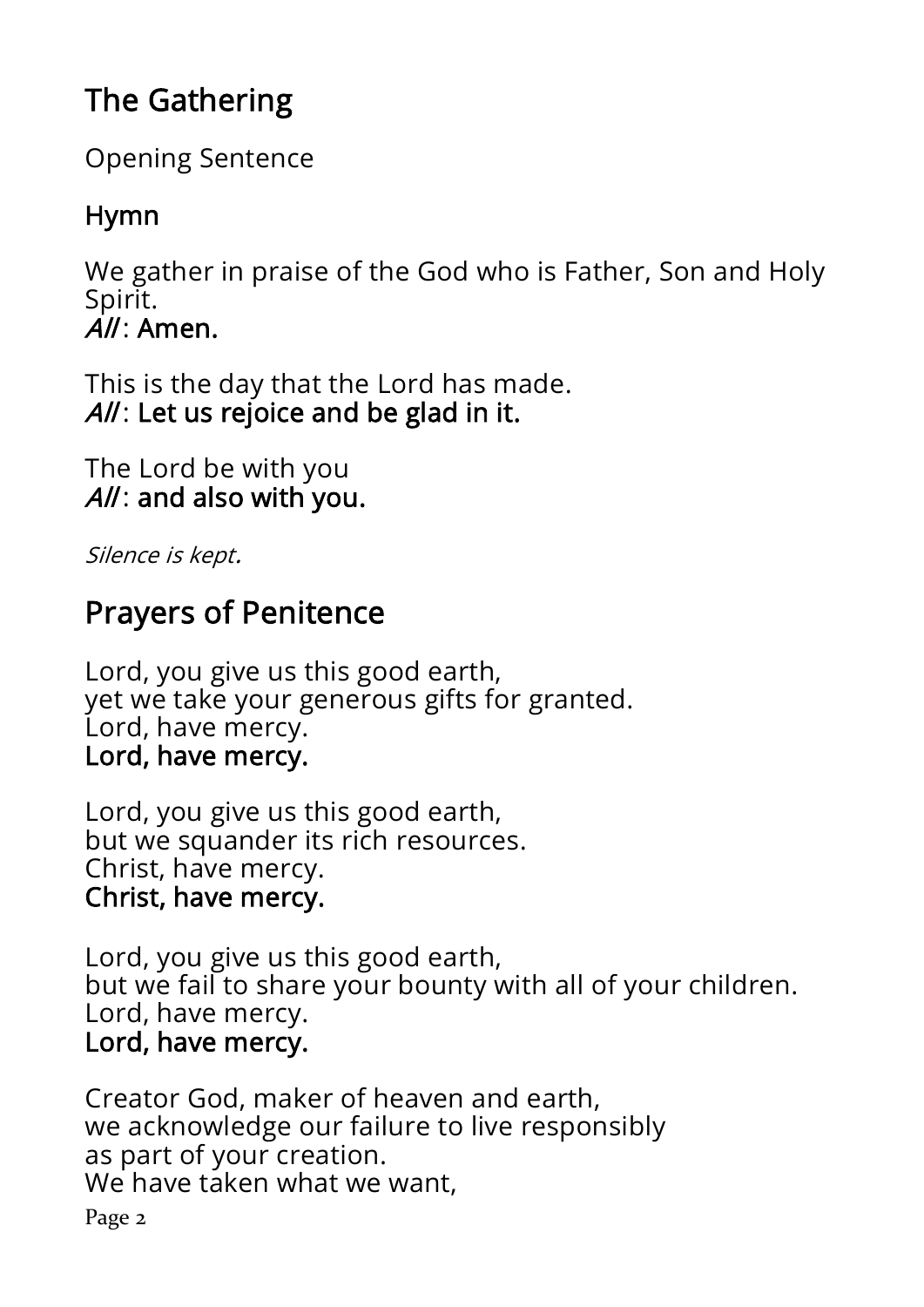without considering the consequences; we have wasted and discarded, without thought for the future. Open our hearts and minds to the signs of our times, to the groaning of creation, so that we may turn from our greed and lack of vision and see a world being made anew in Jesus Christ our Lord.

All: Amen.

# Gloria in Excelsis

The Gloria in excelsis may be used

 $A/I$ : Glory to God in the highest, and peace to his people on earth. Lord God, heavenly King, almighty God and Father, we worship you, we give you thanks, we praise you for your glory. Lord Jesus Christ, only Son of the Father, Lord God, Lamb of God, you take away the sin of the world: have mercy on us; you are seated at the right hand of the Father: receive our prayer. For you alone are the Holy One, you alone are the Lord, you alone are the Most High, Jesus Christ, with the Holy Spirit, in the glory of God the Father. Amen.

# The Collect

In a time of silence,

let us pray that our worship will bring us closer to the one who has created all things.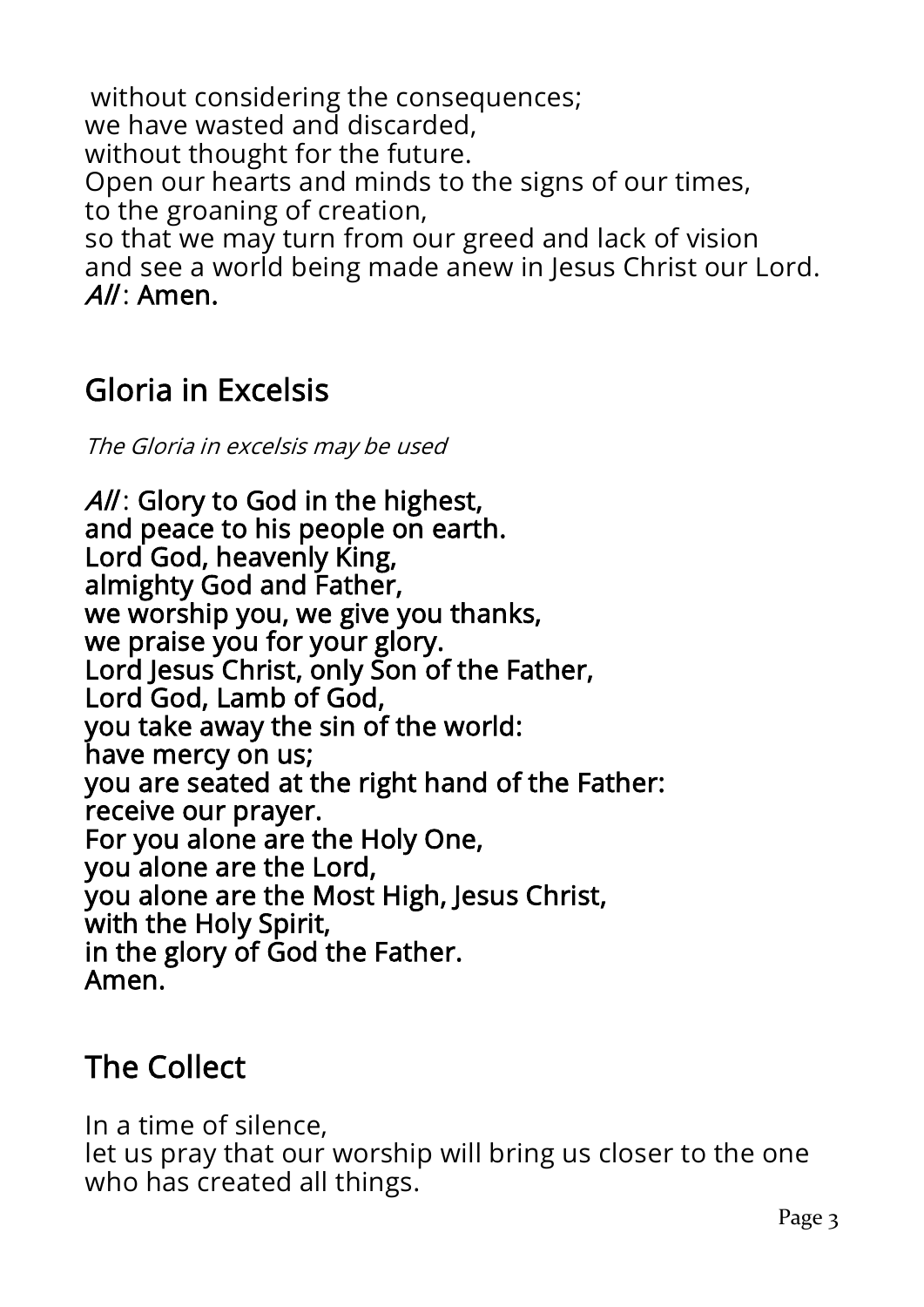God our Father,

you never cease the work you have begun and prosper with your blessing all human labour: make us wise and faithful stewards of your gifts that we may serve the common good, maintain the fabric of our world and seek that justice where all may share the good things you pour upon us; through Jesus Christ your Son our Lord, who is alive and reigns with you, in the unity of the Holy Spirit, one God, now and for ever. Amen.

# The Liturgy of the Word

Readings

#### The Old Testament Reading

At the end of each the reader says

This is the word of the Lord.  $A/I$ : Thanks be to God.

#### The New Testament Reading

At the end of each the reader says

This is the word of the Lord.  $A/I$ : Thanks be to God.

# Hymn

# The Gospel Acclamation

Alleluia, alleluia.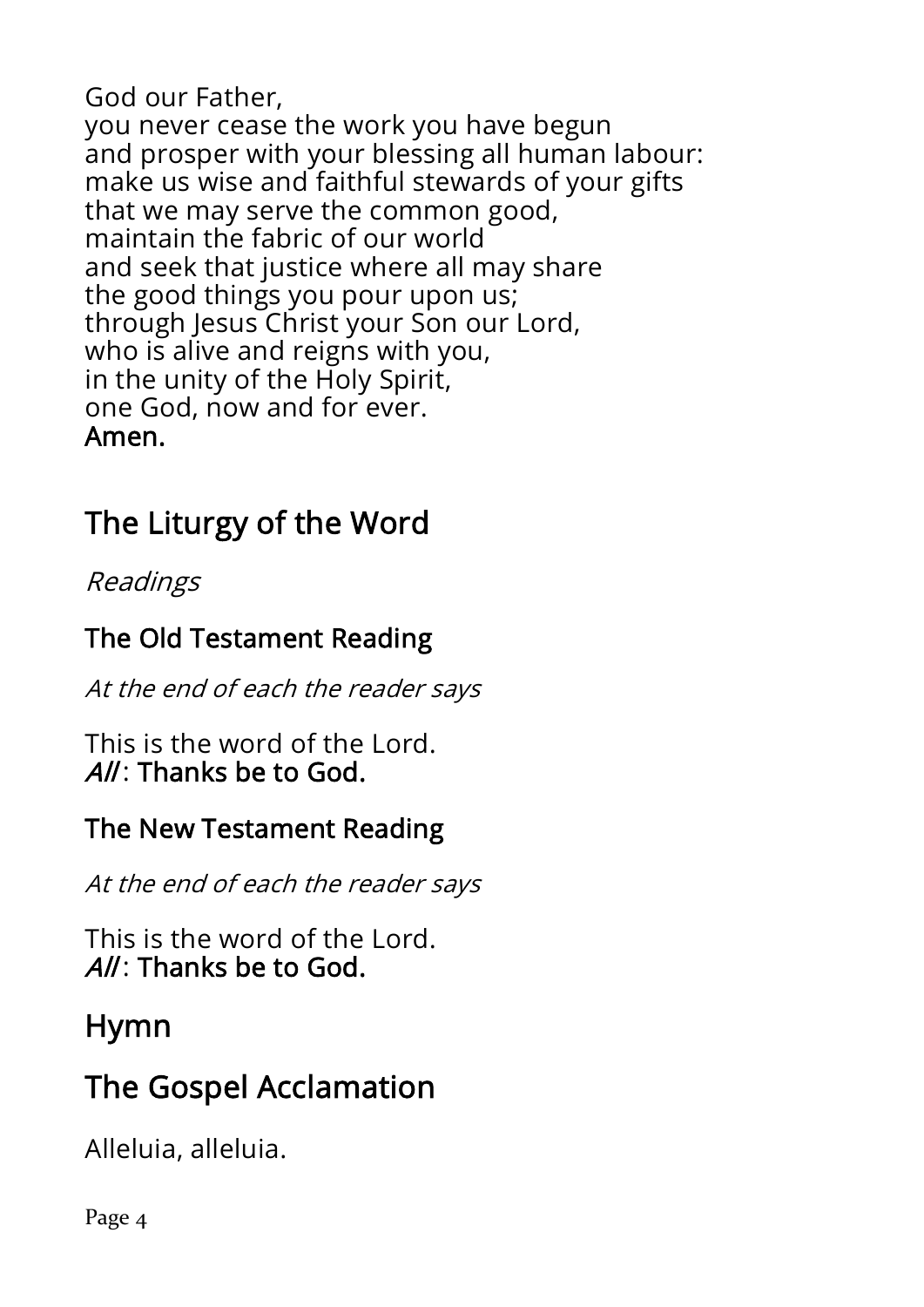You are worthy, our Lord and God, to receive glory and honour and power, for you created all things.  $AU^T$  Alleluia.

#### The Gospel

Hear the Gospel of our Lord Jesus Christ according to N. All: Glory to you, O Lord.

After the Gospel reading:

This is the Gospel of the Lord. All Praise to you, O Christ.

#### Sermon

Please sit.

### Affirmation of Faith

 $A/I$ : We believe in one God. the Father, the Almighty, maker of heaven and earth, of all that is, seen and unseen.

We believe in one Lord, Jesus Christ, the only Son of God, eternally begotten of the Father, God from God, Light from Light, true God from true God, begotten, not made, of one Being with the Father; through him all things were made. For us and for our salvation he came down from heaven, was incarnate from the Holy Spirit and the Virgin Mary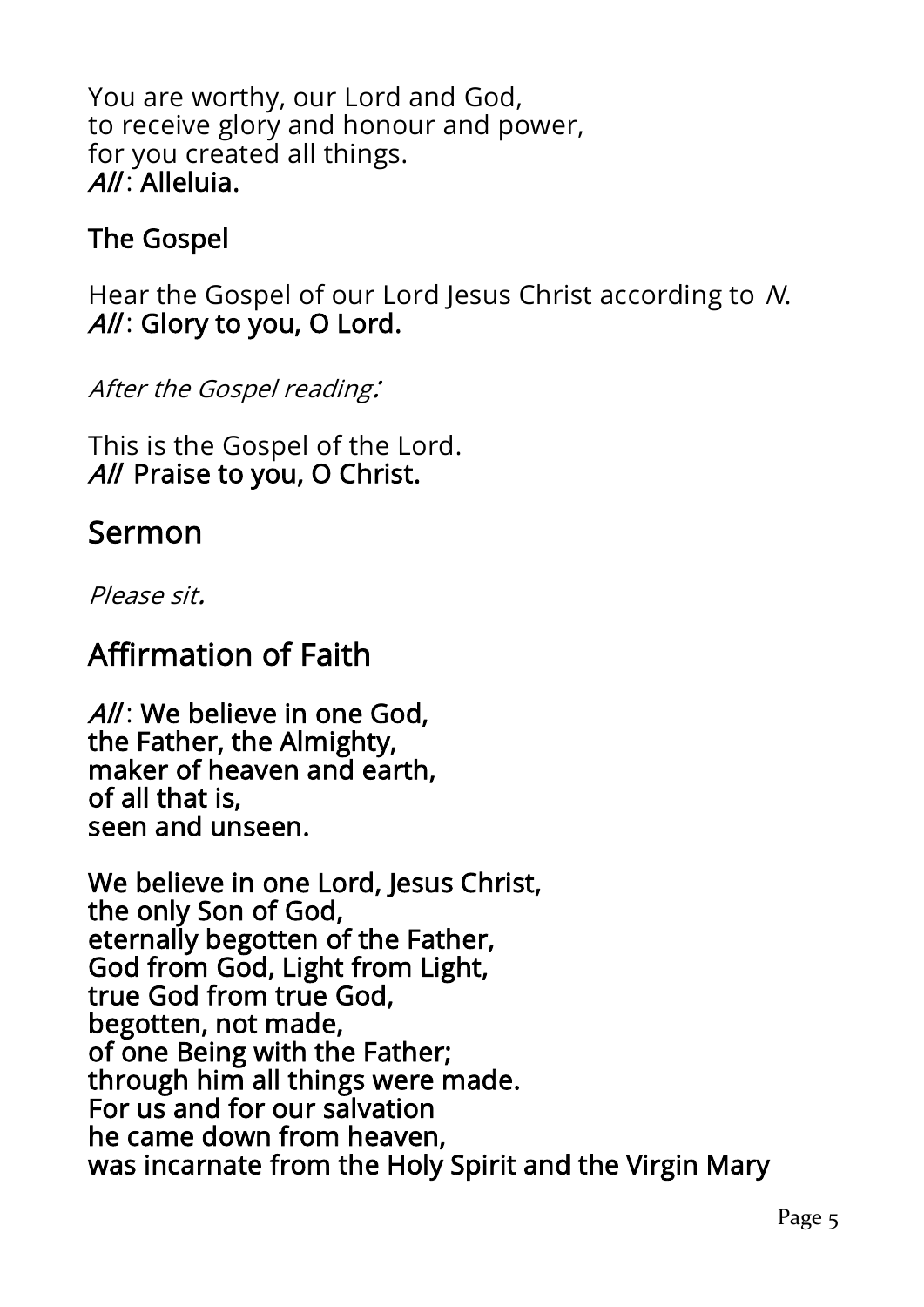and was made man.

For our sake he was crucified under Pontius Pilate; he suffered death and was buried.

On the third day he rose again

in accordance with the Scriptures;

he ascended into heaven

and is seated at the right hand of the Father.

He will come again in glory to judge the living and the dead,

and his kingdom will have no end.

We believe in the Holy Spirit, the Lord, the giver of life, who proceeds from the Father and the Son, who with the Father and the Son is worshipped and glorified, who has spoken through the prophets. We believe in one holy catholic and apostolic Church. We acknowledge one baptism for the forgiveness of sins. We look for the resurrection of the dead, and the life of the world to come. Amen.

### Prayers of Intercession

In peace let us pray to the Father, through the Son and in the power of the Holy Spirit, who make, sustain and renew all things.

Heavenly Father,

we pray for your Church throughout the world that we may be faithful to our baptism.

With the dawn of each day,

may we be awakened to the beauty of the earth and rejoice in the wonder and diversity of creation in all its forms and colour.

Lord, hear us.

Lord, graciously hear us.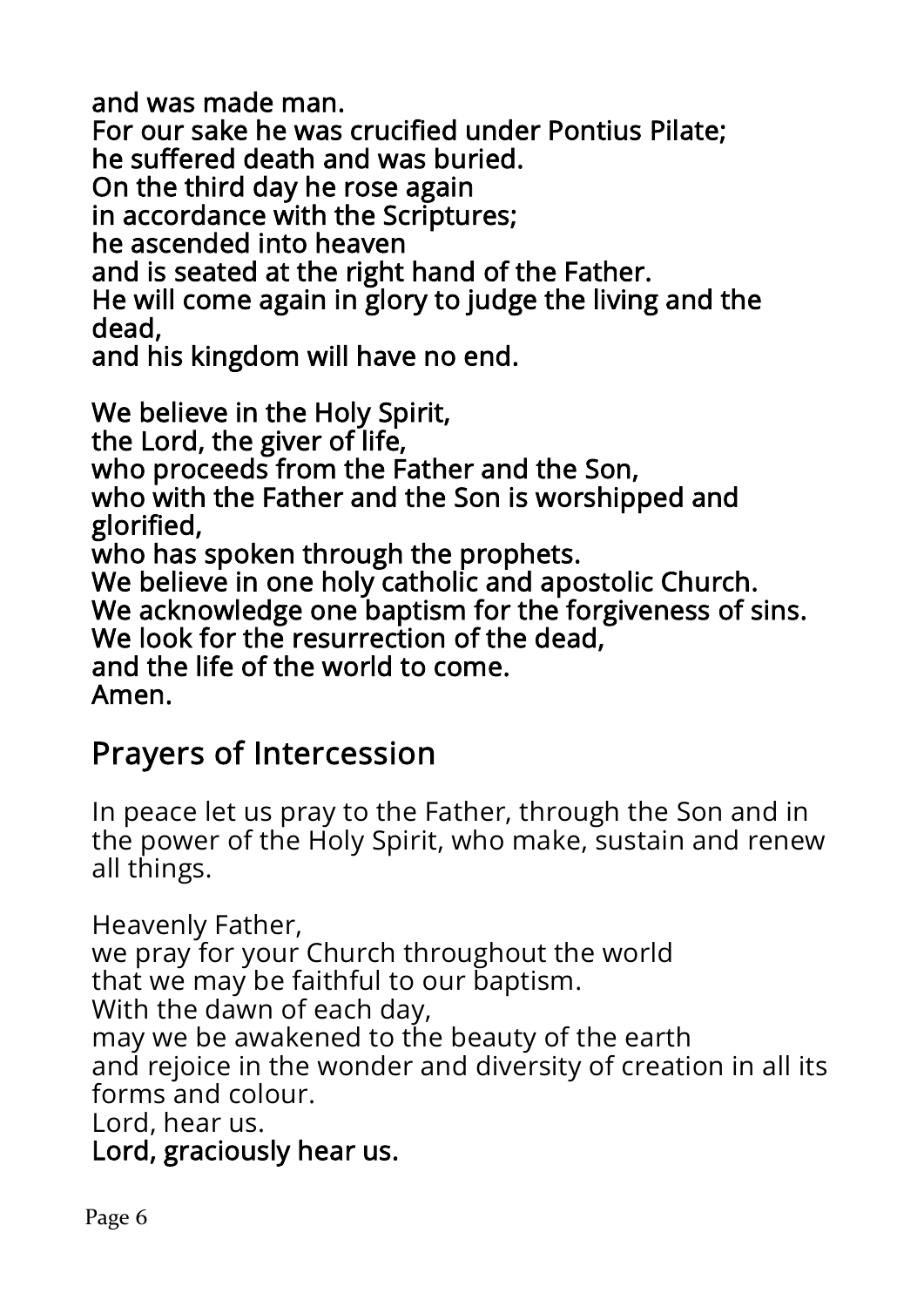Lord of life,

as all living things depend on the good quality of the air, the soil, and water,

may your wisdom guide us as we care for the environment. Deliver us from selfishness and rapacious greed.

Help us to share the rich resources of this world gladly and justly,

in the cause of stability and peace between nations and peoples.

Lord, hear us.

#### Lord, graciously hear us.

Lord of mercy,

we bring before you areas affected by chronic shortage of water,

and pray for those suffering as a result of drought or the lack of safe water to drink.

We pray for those suffering from the effects of extreme weather

and whose environment has been damaged

by cyclones, floods or destructive wildfires.

May we better understand the effects

of the changing patterns of weather on our planet. Lord, hear us.

#### Lord, graciously hear us.

Lord of abundant life,

we give thanks for the rich harvest of the seas;

may we cherish the good things you have created and be successful in reducing the pollution

in our oceans, rivers and lakes that life may flourish.

May your wisdom help us to maintain the biodiversity of our fragile planet.

Strengthen our resolve and bless the efforts of all who seek to protect the marine, animal, insect and plant life

that are threatened with extinction.

Lord, hear us.

#### Lord, graciously hear us.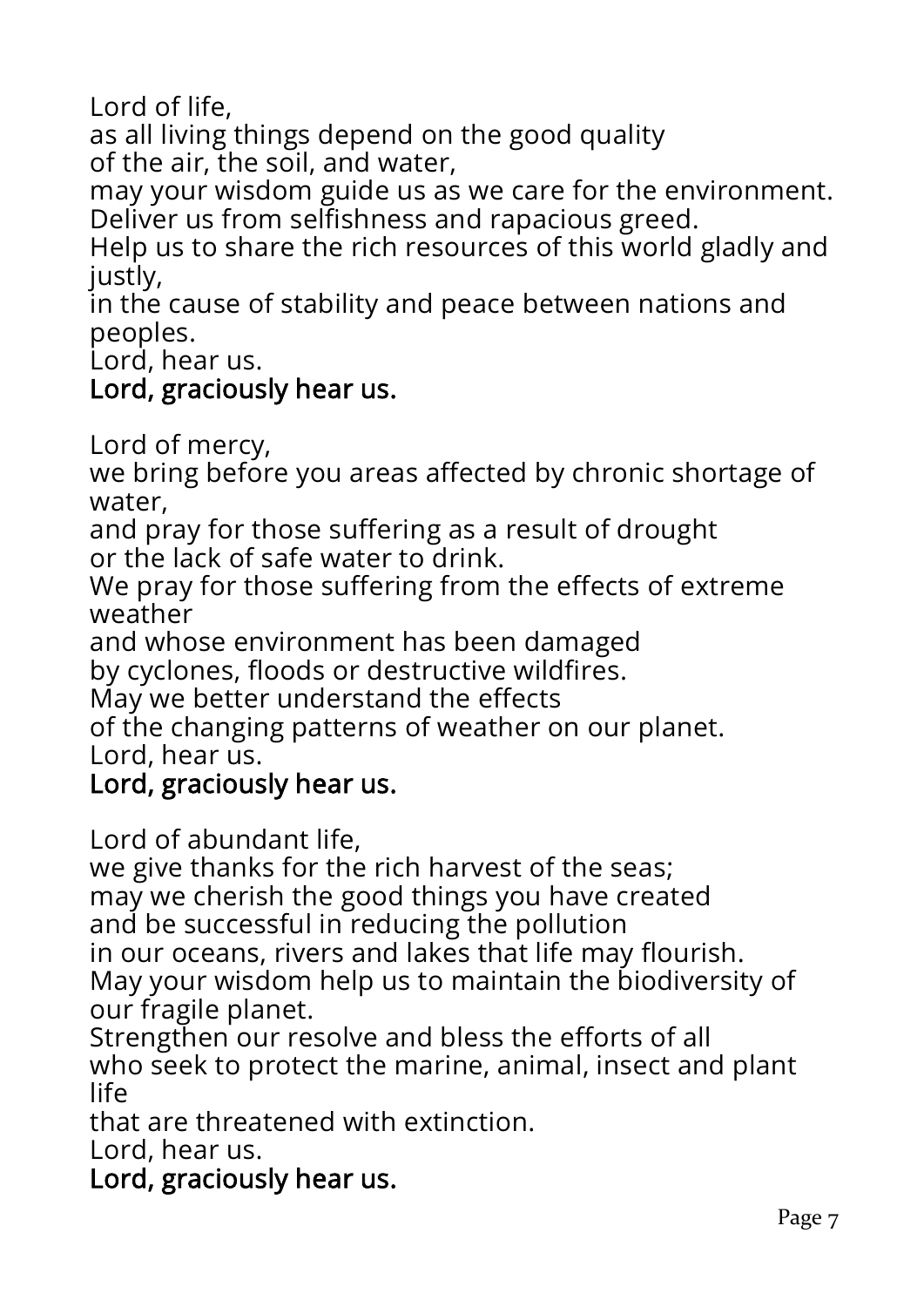Lord of creation,

you have placed us on the earth to care for it,

and call us to be co-workers with Christ your Son.

Bless our farmers, those who work in our nature reserves and National Parks,

in our Areas of Outstanding Natural Beauty and Sites of Scientific Interest.

and all who are custodians of our landscape.

Lord, hear us.

#### Lord, graciously hear us.

Lord of the universe, you have made us from the stuff of the earth, and to earth we shall return. May we tread lightly upon this earth and succeed in the innovation and development of sources of renewable energy and green technology. By your grace, may we live our days wisely, live sustainably, and at the last come with all your saints into paradise and enjoy creation made new.

Merciful Father, accept these prayers for the sake of your Son our Saviour, Jesus Christ. Amen.

# The Liturgy of the Sacrament

# The Peace

You shall go out in joy and be led back in peace; the mountains and the hills before you shall burst into song, and all the trees of the field shall clap their hands. The peace of the Lord be always with you

#### $A/I$ : and also with you.

Page 8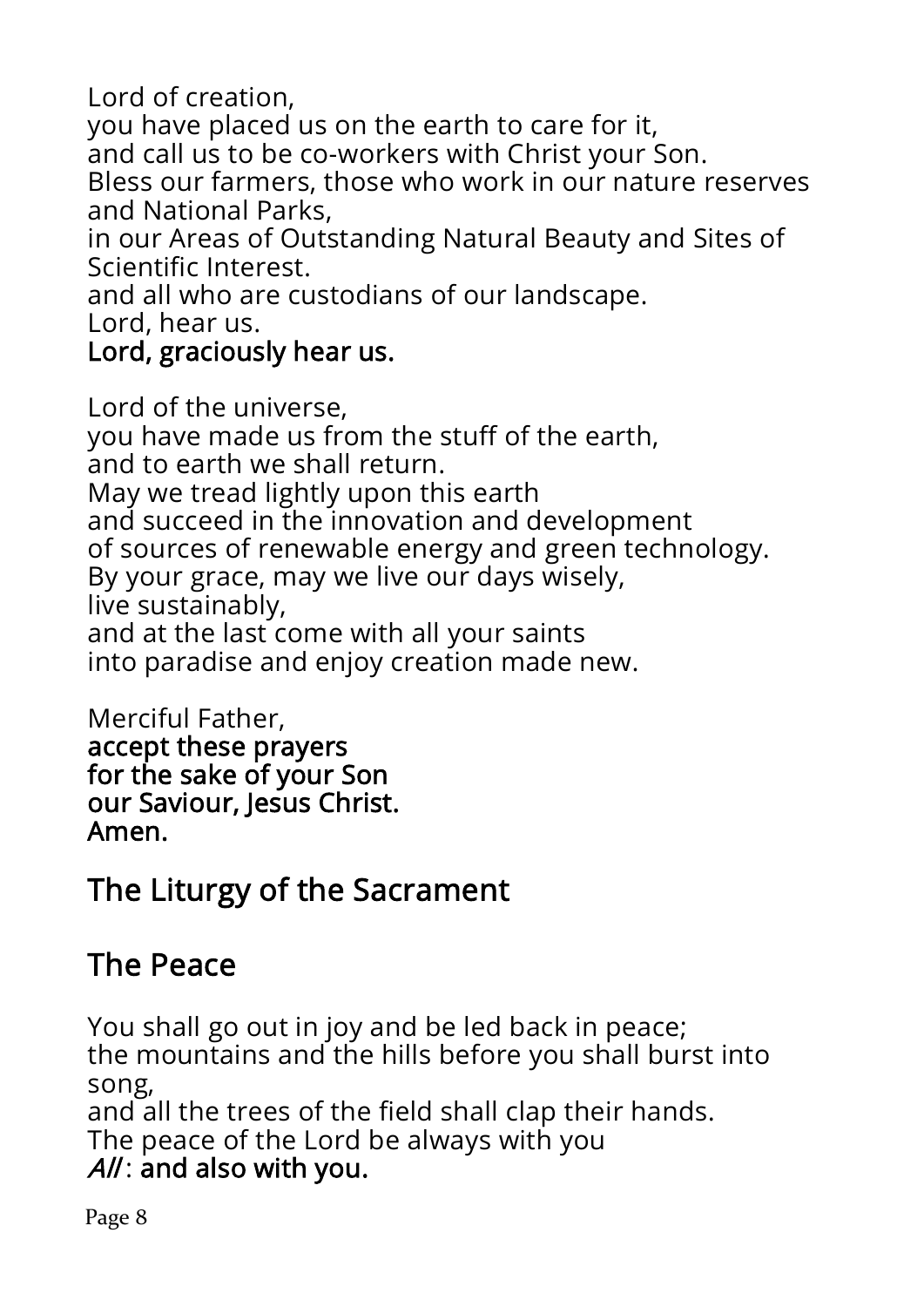Let us offer one another a sign of peace.

All may exchange a sign of peace.

# Preparation of the Table

#### Hymn

The table is prepared and bread and wine are placed upon it.

As the grain once scattered in the fields and the grapes once dispersed on the hillside are now united on this table in bread and wine, so, Lord, may your whole Church soon be gathered together from the corners of the earth into your kingdom.  $A/I$ : Amen.

# The Eucharistic Prayer

The Lord be with you  $A/I$ : And also with you.

Lift up your hearts.  $A/I$ : We lift them to the Lord.

Let us give thanks to the Lord our God.  $A/I$ : It is right to give thanks and praise.

Blessed are you, Lord God, our light and our salvation; to you be glory and praise for ever. From the beginning you have created all things and all your works echo the silent music of your praise. In the fullness of time you made us in your image, the crown of all creation.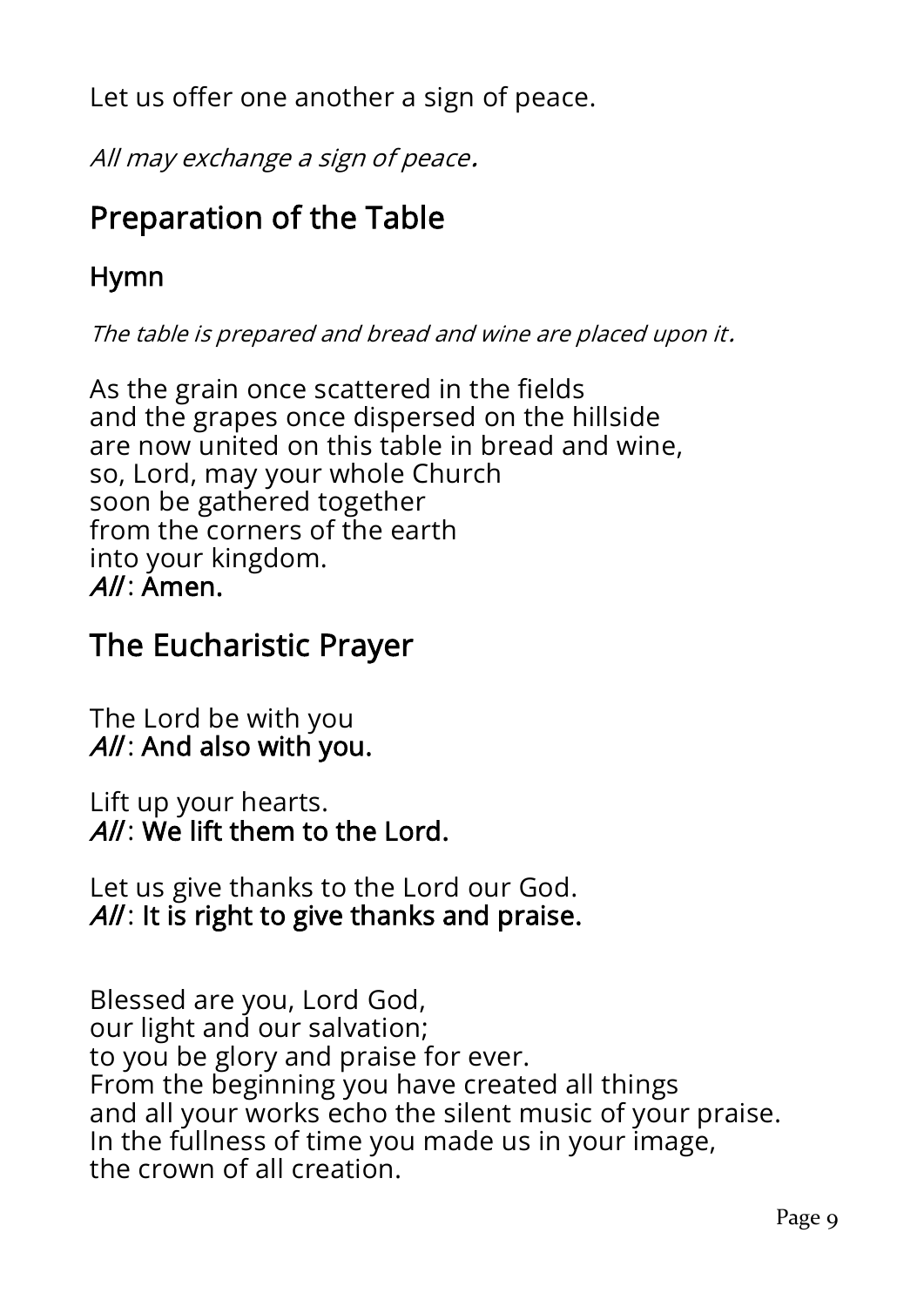You give us breath and speech, that with angels and archangels and all the powers of heaven we may find a voice to sing your praise:

 $A/I$ : Holy, holy, holy Lord, God of power and might, heaven and earth are full of your glory. Hosanna in the highest.

#### Blessed is he who comes in the name of the Lord. Hosanna in the highest.

How wonderful the work of your hands, O Lord. As a mother tenderly gathers her children, you embraced a people as your own. When they turned away and rebelled your love remained steadfast. From them you raised up Jesus our Saviour, born of Mary, to be the living bread, in whom all our hungers are satisfied. He offered his life for sinners, and with a love stronger than death he opened wide his arms on the cross.

On the night before he died, he came to supper with his friends and, taking bread, he gave you thanks. He broke it and gave it to them, saying: Take, eat; this is my body which is given for you; do this in remembrance of me. At the end of supper, taking the cup of wine, he gave you thanks, and said:

Page 10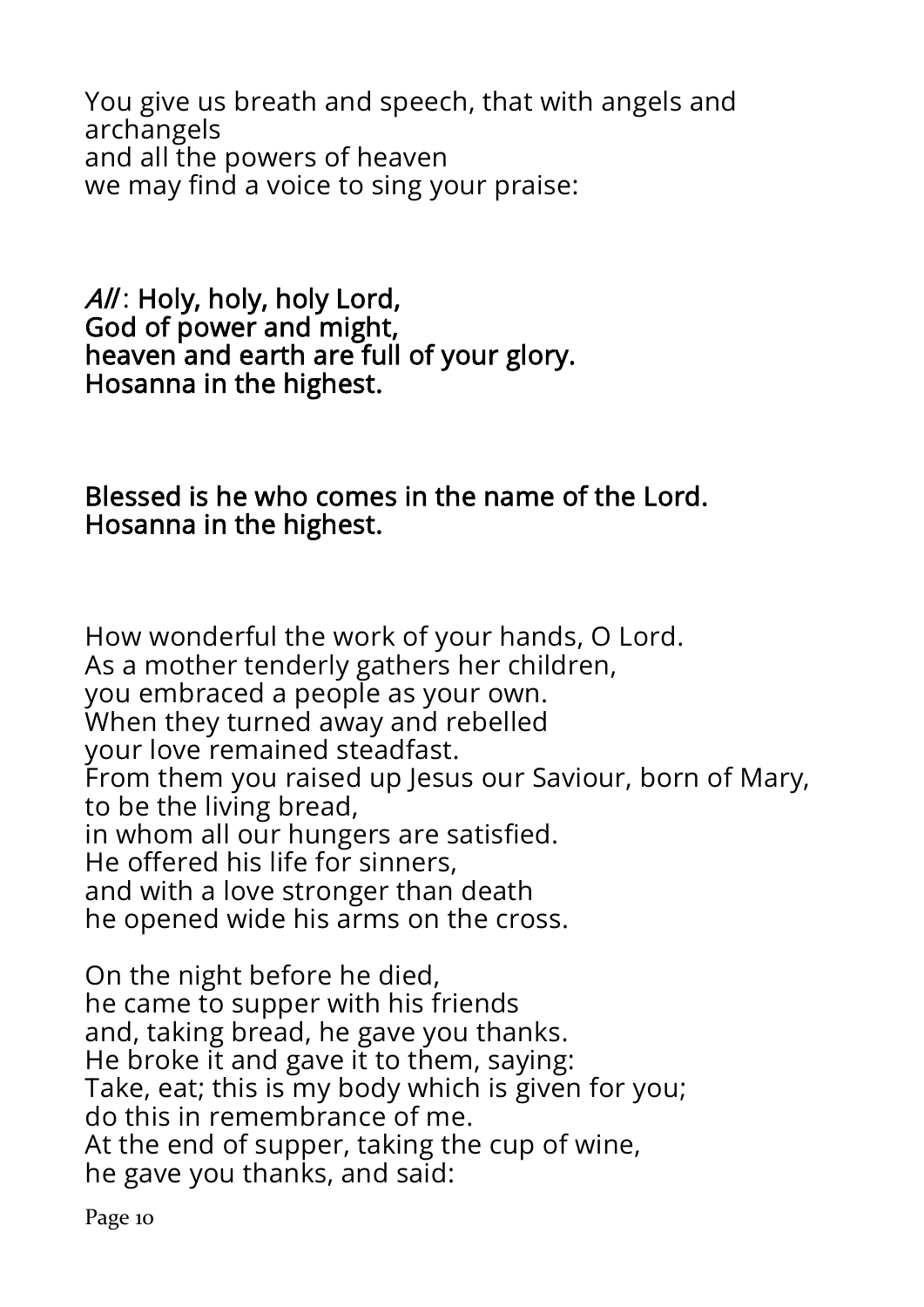Drink this, all of you; this is my blood of the new covenant,

which is shed for you and for many for the forgiveness of sins.

Do this, as often as you drink it, in remembrance of me. Jesus Christ is Lord:

#### $A/I$ : Lord, by your cross and resurrection you have set us free. You are the Saviour of the world.

Father, we plead with confidence his sacrifice made once for all upon the cross; we remember his dying and rising in glory, and we rejoice that he intercedes for us at your right hand. Pour out your Holy Spirit as we bring before you these gifts of your creation; may they be for us the body and blood of your dear Son. As we eat and drink these holy things in your presence, form us in the likeness of Christ, and build us into a living temple to your glory. [Remember, Lord, your Church in every land. Reveal her unity, guard her faith, and preserve her in peace …] Bring us at the last with *[N and]* all the saints to the vision of that eternal splendour for which you have created us; through Jesus Christ, our Lord, by whom, with whom, and in whom, with all who stand before you in earth and heaven, we worship you, Father almighty, in songs of everlasting praise:

#### $A/I$ : Blessing and honour and glory and power be yours for ever and ever. Amen.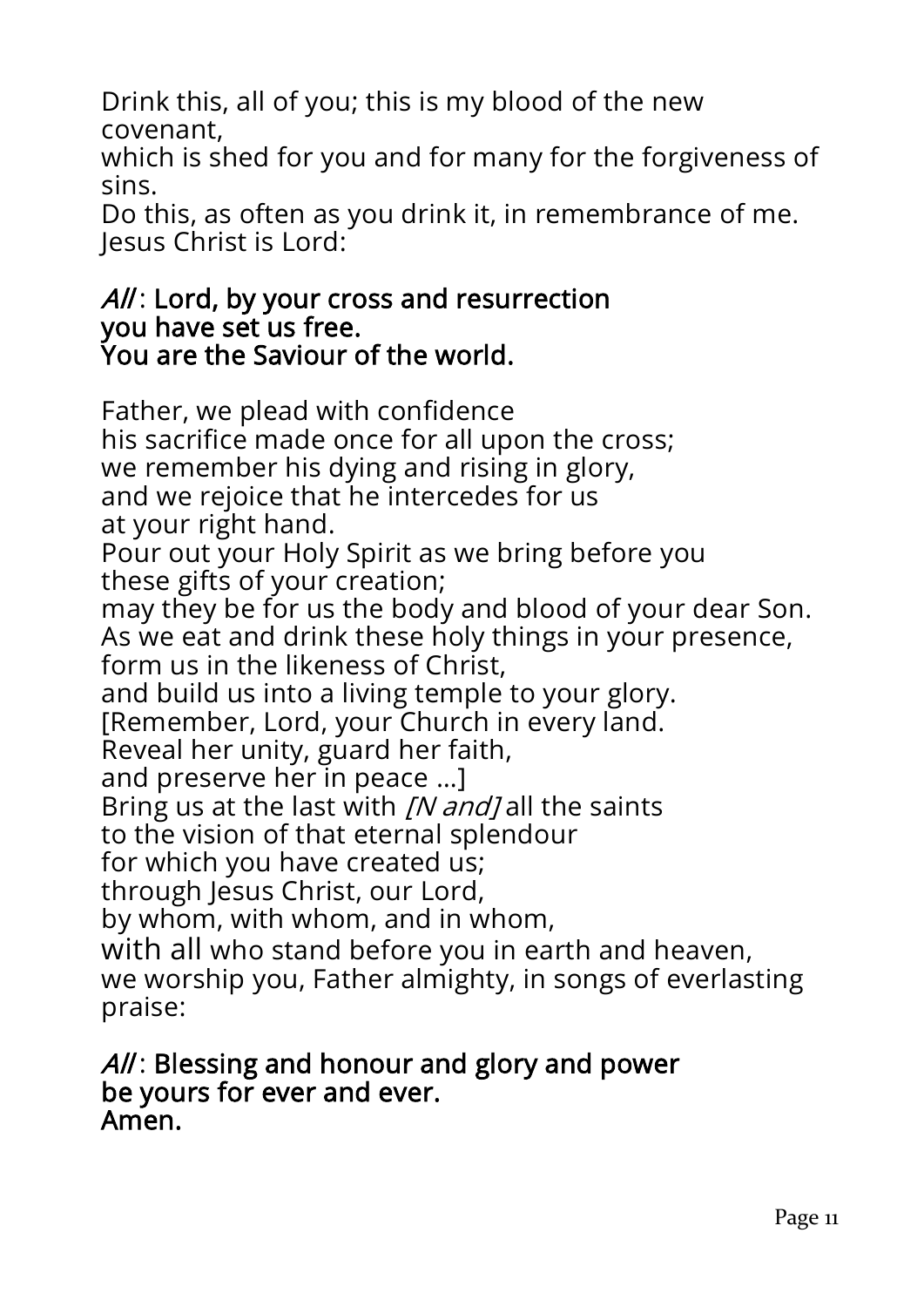# The Lord's Prayer

As our Saviour taught us, so we pray

 $A/I$ : Our Father in heaven. hallowed be your name, your kingdom come, your will be done, on earth as in heaven. Give us today our daily bread. Forgive us our sins as we forgive those who sin against us. Lead us not into temptation but deliver us from evil. For the kingdom, the power, and the glory are yours now and for ever. Amen.

# Breaking of the Bread

The president breaks the consecrated bread

We break this bread to share in the body of Christ.  $A/I$ : Though we are many, we are one body, because we all share in one bread.

The Agnus Dei may be used as the bread is broken

 $A/I$ : Lamb of God, you take away the sin of the world, have mercy on us.

Lamb of God, you take away the sin of the world, have mercy on us.

Lamb of God, you take away the sin of the world, grant us peace.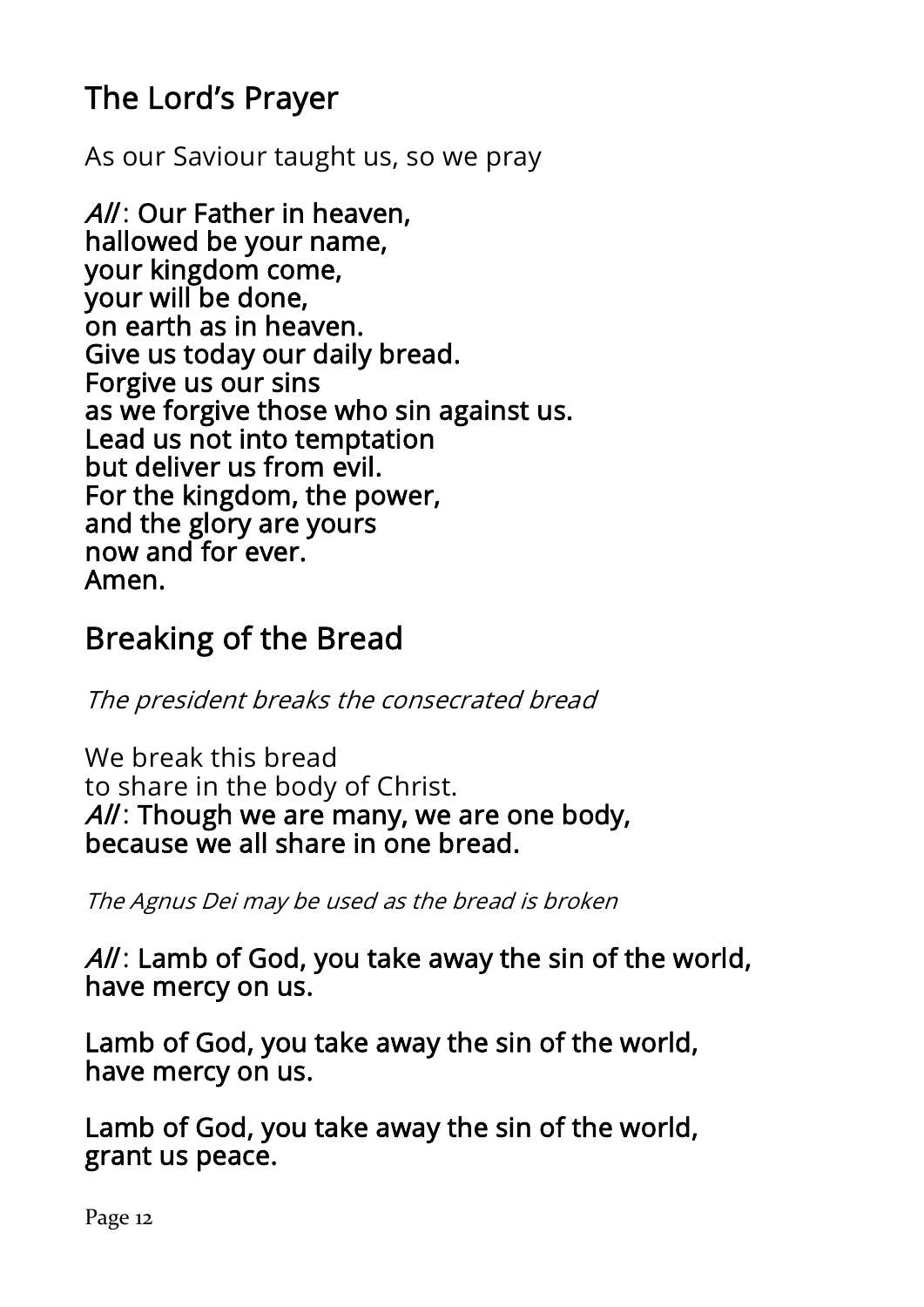Giving of Communion

God's holy gifts for God's holy people.

#### $A/I$ : Jesus Christ is holy, Jesus Christ is Lord, to the glory of God the Father.

The president and people receive communion.

Thanks be to you, Lord Jesus Christ, for all the benefits you have given me, for all the pains and insults you have borne for me. Since I cannot now receive you sacramentally, I ask you to come spiritually into my heart. O most merciful redeemer, friend and brother, may I know you more clearly, love you more dearly, and follow you more nearly, day by day. Amen.

During the distribution hymns and anthems may be sung.

Prayer after Communion

Silence is kept.

Creator God, send your Holy Spirit to renew this living world, that the whole creation, in its groaning and striving, may know your loving purpose and come to reflect your glory; in Jesus Christ our Lord.  $Al$ : Amen.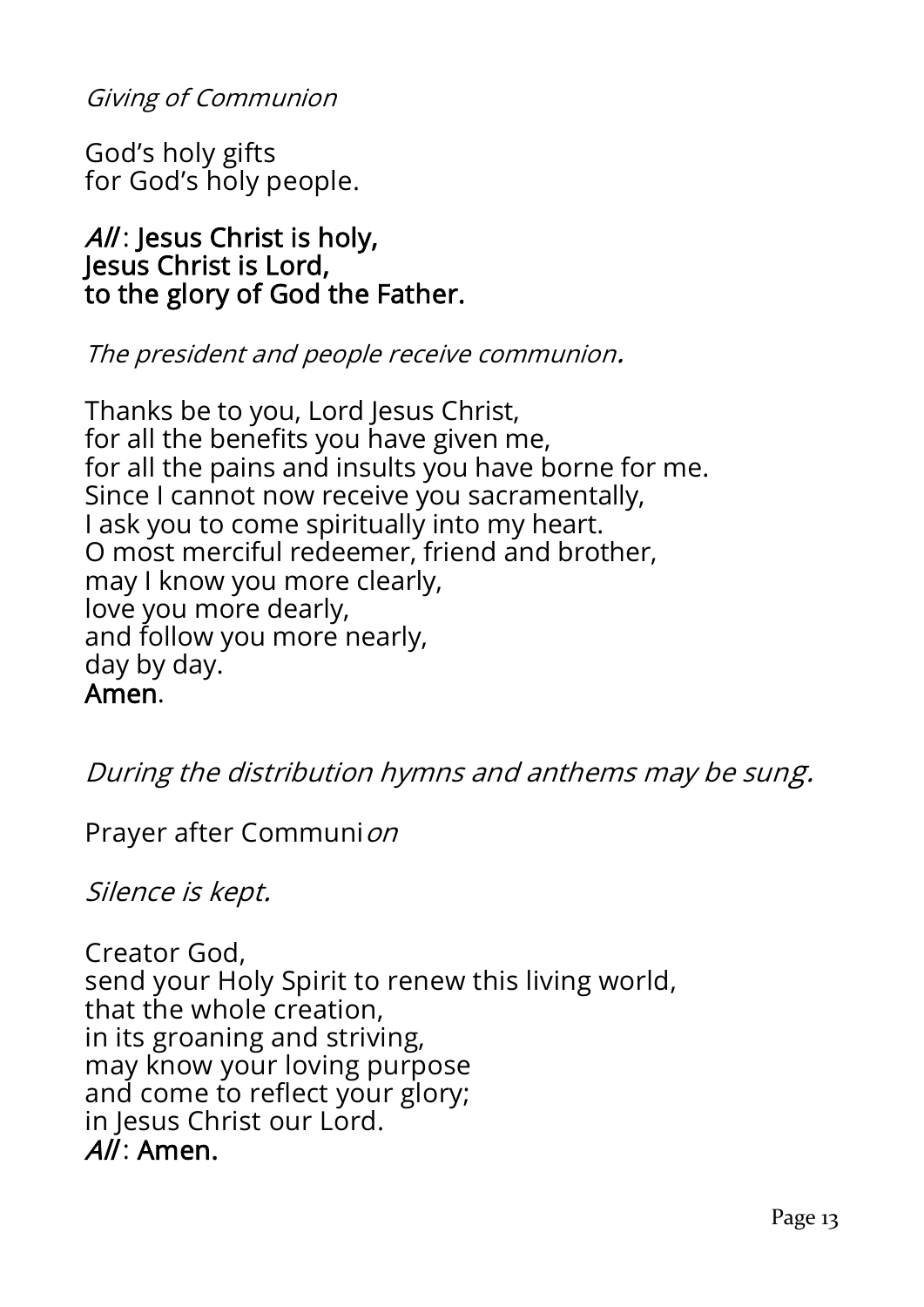# Act of Commitment

'While all creatures stand in expectation, what will be the result of our liberty?' (Thomas Traherne)

As the whole of creation looks with eager longing for the redemption of

humankind, let us pledge ourselves anew to serve our Creator God, the

Father who is the maker of all things, the Son through whom all things are made, and the Holy Spirit, the giver of life, who renews the face of the earth.

Let us stand to affirm our commitment to care actively for God's creation.

 $A/I$ : Lord of life and giver of hope, we pledge ourselves to care for creation, to reduce our waste, to live sustainably, and to value the rich diversity of life. May your wisdom guide us, that life in all its forms may flourish, and may be faithful in voicing creation's praise.

The Dismissal

#### Hymn

### The Blessing

The Lord be with you. All: And also with you.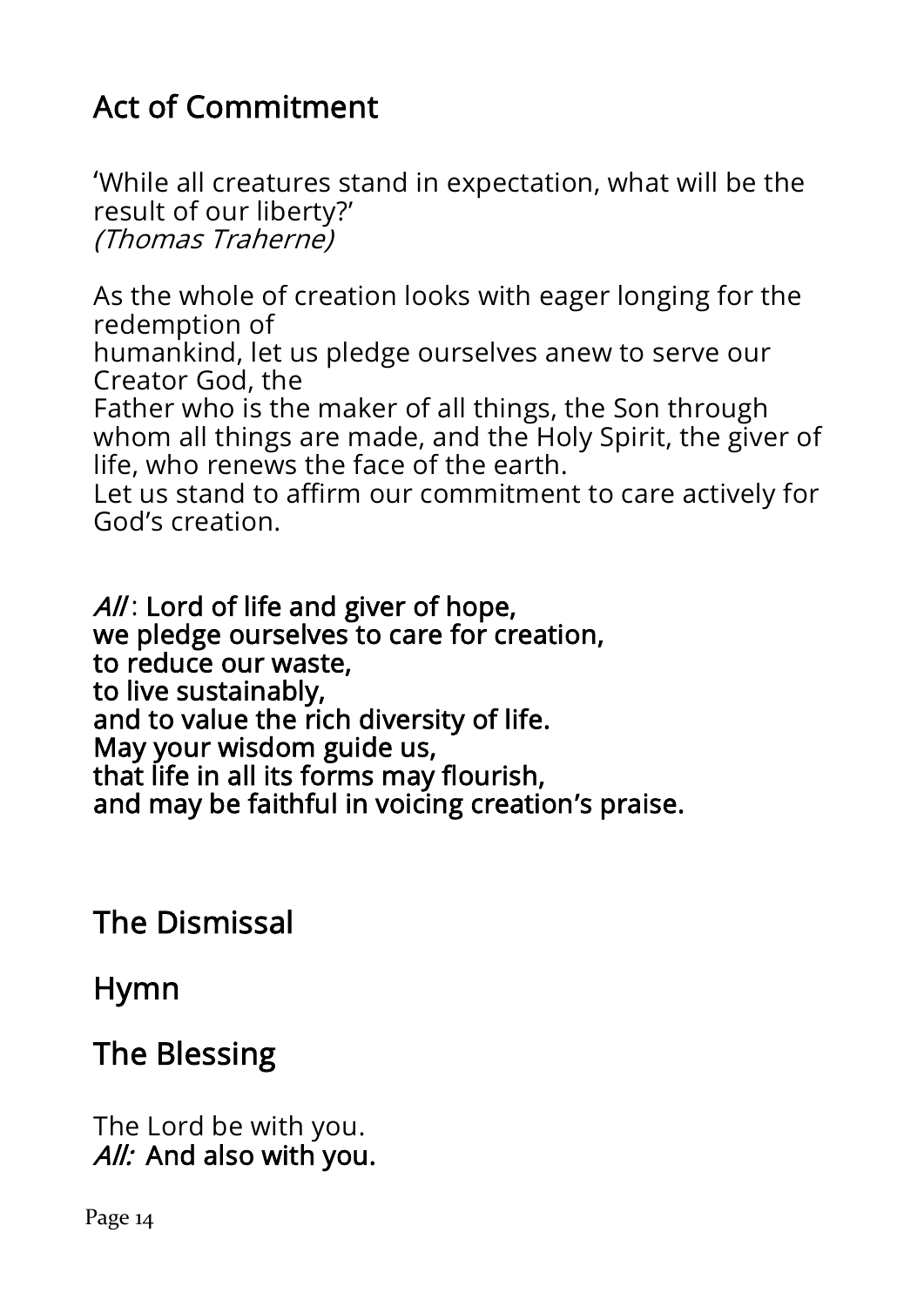May God the Father of our Lord Jesus Christ, the source of all goodness, pour his blessing upon all things created, and upon us his children, that we may use his gifts to his glory and the welfare of all peoples; and the blessing of God almighty, the Father, the Son and the Holy Spirit, Be among you and remain with you always. Amen.

Go in peace, and may the commitment we have made this day

be matched by our faithful living.

#### $A/I$ : Thanks be to God. Amen. Amen. Amen.